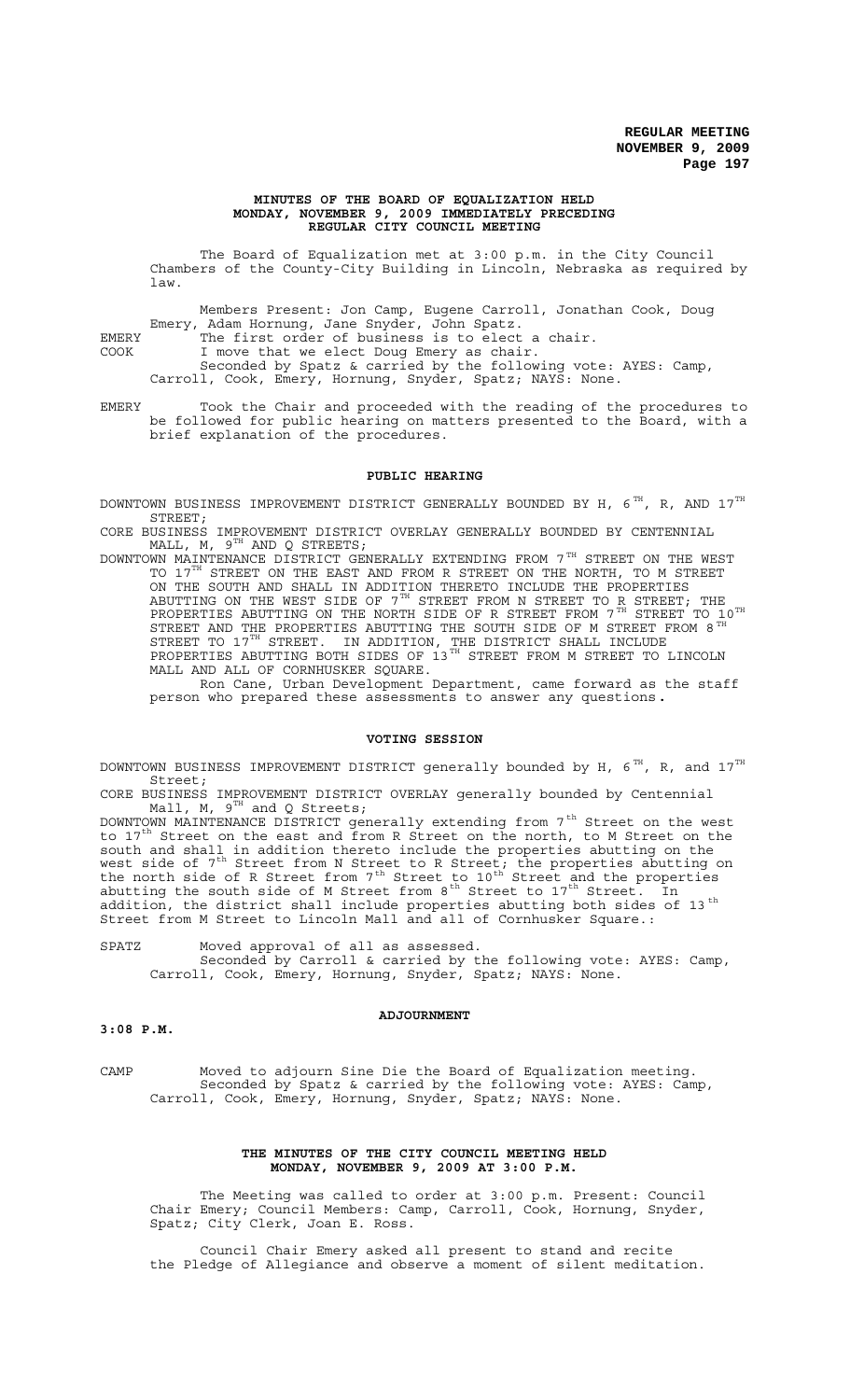#### **READING OF THE MINUTES**

CAMP Having been appointed to read the minutes of the City Council proceedings of November 2, 2009 reported having done so, found same correct. Seconded by Carroll & carried by the following vote: AYES: Camp, Carroll, Cook, Emery, Hornung, Snyder, Spatz; NAYS: None.

#### **PUBLIC HEARING**

APPLICATION OF OLD FEDERAL PLACE LLC DBA JASMINE ROOM FOR A CLASS CK LIQUOR LICENSE AND TO EXPAND THE LICENSED AREA TO INCLUDE UNIT 113 (THE CELLAR) ON PROPERTY GENERALLY LOCATED AT 129 NORTH 10TH STREET;

MANAGER APPLICATION OF MONTE L. FROEHLICH FOR JASMINE ROOM/THE CELLAR AT 129 NORTH 10TH STREET - Monte Froelich, Manager of Old Federal Place LLC, no address given, took the oath and came forward to answer questions. This matter was taken under advisement.

APPLICATION OF JAMES HARMAN DBA CHEAPEST DAMN CIGARETTES FOR A CLASS D LIQUOR LICENSE AT 4821 CORNHUSKER HIGHWAY - Michael Rierden, 645 "M" Street, Suite 200, took the oath and came forward representing James Harman to state the liquor application meets all requirements of the Nebraska Liquor Control Act.

James Harman, no address given, took the oath and stated in answer to a question that it would be too expensive to change "Damn" to "Darn" in the business name.

This matter was taken under advisement.

- CHANGE OF ZONE 09025 APPLICATION OF LINCOLN FEDERAL BANCORP FOR A CHANGE OF ZONE FROM R-5 RESIDENTIAL DISTRICT TO H-4 GENERAL COMMERCIAL DISTRICT ON PROPERTY GENERALLY LOCATED AT THE SOUTHEAST CORNER OF SOUTH 33RD STREET AND YANKEE HILL ROAD - Michael Rierden, 645 "M" Street, Suite 200, came forward on behalf of Lincoln Federal Bancorp to answer questions. This matter was taken under advisement.
- MISC. 09009-1 AMENDING SECTION 26.23.140 OF THE LINCOLN MUNICIPAL CODE TO EXPAND THE EXCEPTIONS TO THE REQUIREMENT THAT EVERY LOT SHALL FRONT UPON AND TAKE ACCESS TO A PUBLIC STREET; AND REPEALING SECTION 26.23.140 AS HITHERTO EXISTING - Marvin Krout, Director of Planning Dept., came forward to state there are two unrelated subdivision item amendments to the subdivision code. The first deals with the exceptions to the general rule that you would find in any subdivision ordinance that a platted, recorded lot has to have access and frontage to a public street. There is a unified plan and a way to guarantee there will be proper access even though it may be indirect to a public or private street. It is proposed to make one more exception to the list for cases that have H4 zoning. In those cases similar to a Use Permit which they will have a unified plan to make sure that circulation and access are adequate even though it's not direct to a public or private street. It is felt since the subdivision ordinance is being opened up for the second amendment this would be the time to make an addition we have been meaning to make. This matter was taken under advisement.
- MISC. 09009-2 AMENDING SECTION 26.31.010 OF THE LINCOLN MUNICIPAL CODE RELATING TO MODIFICATION OF REQUIREMENTS TO GRANT THE PLANNING DIRECTOR AUTHORITY TO EXTEND THE TIME FOR INSTALLATION OF REQUIRED SUBDIVISION IMPROVEMENTS AND TO PROVIDE A PROCEDURE FOR APPEALS OF SUCH APPROVALS BY THE PLANNING DIRECTOR; AND REPEALING SECTION 26.31.010 OF THE LINCOLN MUNICIPAL CODE AS HITHERTO EXISTING - Marvin Krout, Director of Planning, came forward to state this is streamlining the amendment. The subdivision ordinance requires that as part of approving a final plat it be guaranteed by a financial type of guarantee for all improvements necessary according to City standards for providing services to those lots. Improvements such as street paving, sidewalks, street lighting, street trees all of these types of improvements are guaranteed financially and will be installed within a certain time frame. An extension can be requested and is being proposed that the Planning Director handle these extensions administratively subject to an appeal to the Planning Commission. A portion of the improvement can be extended. The cost of filing the extension is less than if it goes before the Planning Commission and there is no additional fee if appealed. If a City project is delayed they would be reluctant to delay the developer's project.

This matter was taken under advisement.

APPROVING SUN VALLEY BAR & GRILL AS A KENO SATELLITE SITE AT 300 WEST P STREET - John Hewitt, no address given, came forward to state this is a change of ownership. The son is buying the business from his dad. This matter was taken under advisement.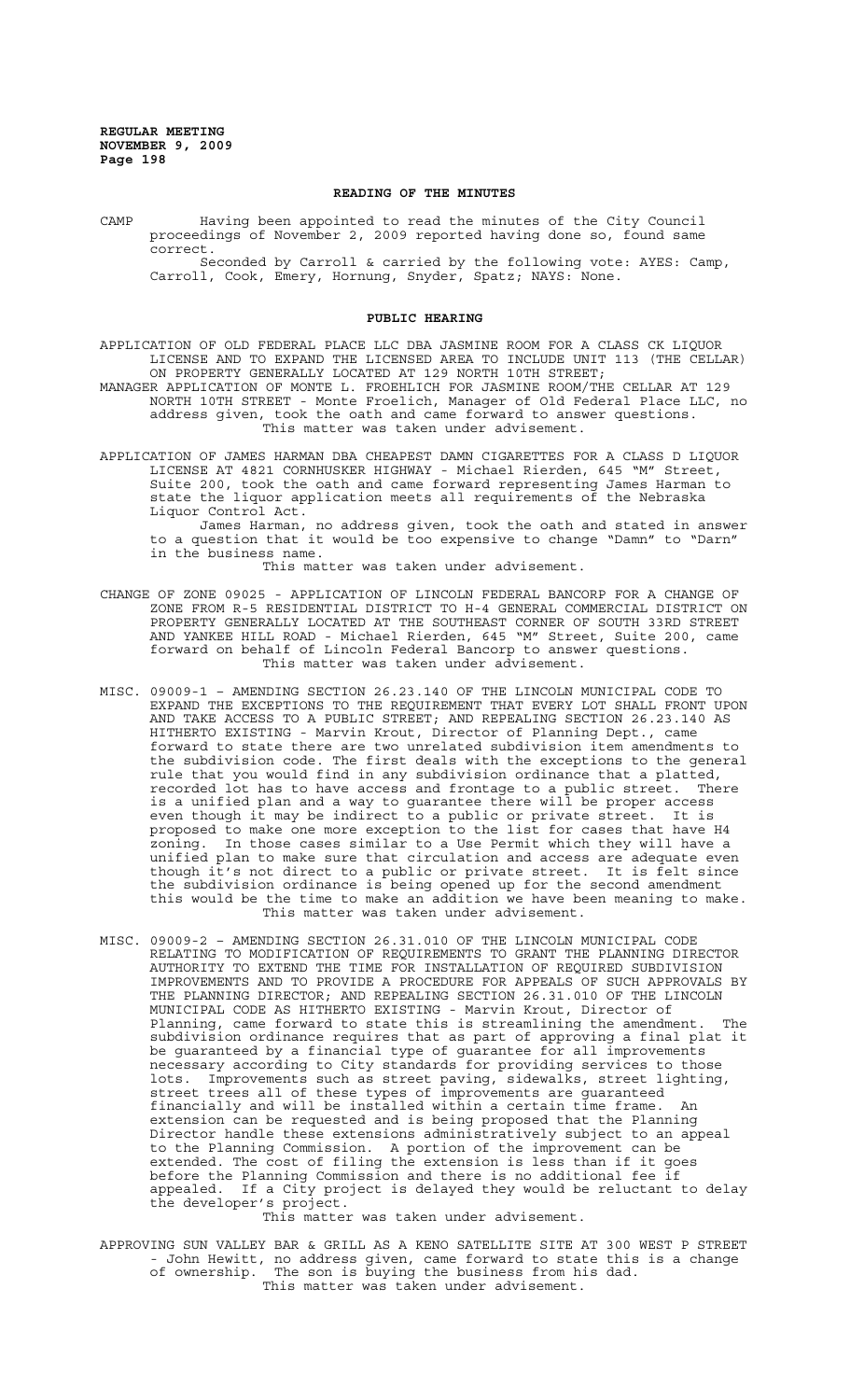APPROVING AMENDMENT NO. 2 TO THE INTERLOCAL AGREEMENT BETWEEN THE CITY AND NEBRASKA GAME & PARKS COMMISSION FOR OPERATION OF THE ARCHERY RANGE LOCATED WITHIN HELEN BOOSALIS PARK AT 44TH AND SUPERIOR STREETS - Steve Hiller, Parks & Recreation, this is a second amendment with the Games & Parks Commission to develop a Master Plan for the archery shooting range. The Master Plan will cost \$85,308 with the Nebraska Game & Parks paying \$65,000 and the City the remainder. We do have grandiose plans for this archery range to include a fairly large indoor building with a cost estimate of approximately 1.5 to 2 million dollars. These funds would primarily come from the Games & Park Commission who are seeking grant dollars from several national organizations who are willing to<br>fund it. There is a component of a small bore shooting range to be There is a component of a small bore shooting range to be included.

This matter was taken under advisement.

APPROVING A SERVICE AGREEMENT BETWEEN THE CITY OF LINCOLN AND THE SCHOOL DISTRICT OF THE CITY OF LINCOLN FOR USE OF LPS FACILITIES BY THE LINCOLN-LANCASTER COUNTY HEALTH DEPARTMENT TO CONDUCT EMERGENCY MASS CLINIC OPERATIONS - Judy Halstead, Health Department, this is a four year agreement with Lincoln Public Schools which allows us to use their facilities in the case of an emergency. The Health Director already has authority to take over public buildings if necessary in an emergency under the Emergency Act and under Lincoln Municipal Code 8.18.140 Communicable Disease Act.

This matter was taken under advisement.

APPROVING AN AGREEMENT BETWEEN THE CITY OF LINCOLN AND THE UNIVERSITY OF NEBRASKA-LINCOLN, DEPT. OF FOOD SCIENCE AND TECHNOLOGY, TO PROVIDE ONLINE FOOD HANDLERS TRAINING PROGRAMS FOR THE LINCOLN-LANCASTER COUNTY HEALTH DEPARTMENT FOR A TERM OF DECEMBER 1, 2009 THROUGH NOVEMBER 30, 2013 - Scott Holmes, Manager of Environmental Health Division of Health Dept., stated this particular project will develop online food handler training and work closely with their Outreach Education Department to develop a program which is competency based on the understanding of research equivalent to in-person training. This matter was taken under advisement.

**\*\* END OF PUBLIC HEARING \*\***

# **COUNCIL ACTION**

#### **REPORTS OF CITY OFFICERS**

REPORT OF CITY TREASURER OF CASH ON HAND AT THE CLOSE OF BUSINESS SEPTEMBER 30, 2009 - CLERK presented said report which was placed on file in the Office of the City Clerk.

APPROVING THE DISTRIBUTION OF FUNDS REPRESENTING INTEREST EARNINGS ON SHORT-TERM INVESTMENTS OF IDLE FUNDS DURING THE MONTH ENDED SEPTEMBER 30, 2009 - CLERK read the following resolution, introduced by Jon Camp, who moved

its adoption:<br><u>A-85577</u> BE IT R BE IT RESOLVED by the City Council of the City of Lincoln, Nebraska:

That during the month ended September 30, 2009, \$377,460.74 was earned from the investments of "IDLE FUNDS". The same is hereby distributed to the various funds on a pro-rata basis using the balance of each fund and allocating a portion of the interest on the ratio that such balance bears to the total of all fund balances.

Introduced by Jon Camp Seconded by Spatz & carried by the following vote: AYES: Camp, Carroll, Cook, Emery, Hornung, Snyder, Spatz; NAYS: None.

# **PETITIONS & COMMUNICATIONS - NONE**

#### **LIQUOR RESOLUTIONS**

APPLICATION OF OLD FEDERAL PLACE LLC DBA JASMINE ROOM FOR A CLASS CK LIQUOR LICENSE AND TO EXPAND THE LICENSED AREA TO INCLUDE UNIT 113 (THE CELLAR) ON PROPERTY GENERALLY LOCATED AT 129 NORTH 10TH STREET - CLERK read the following resolution, introduced by Jon Camp, who moved its adoption for

approval:<br><u>A-85578</u> BE BE IT RESOLVED by the City Council of the City of Lincoln, Nebraska: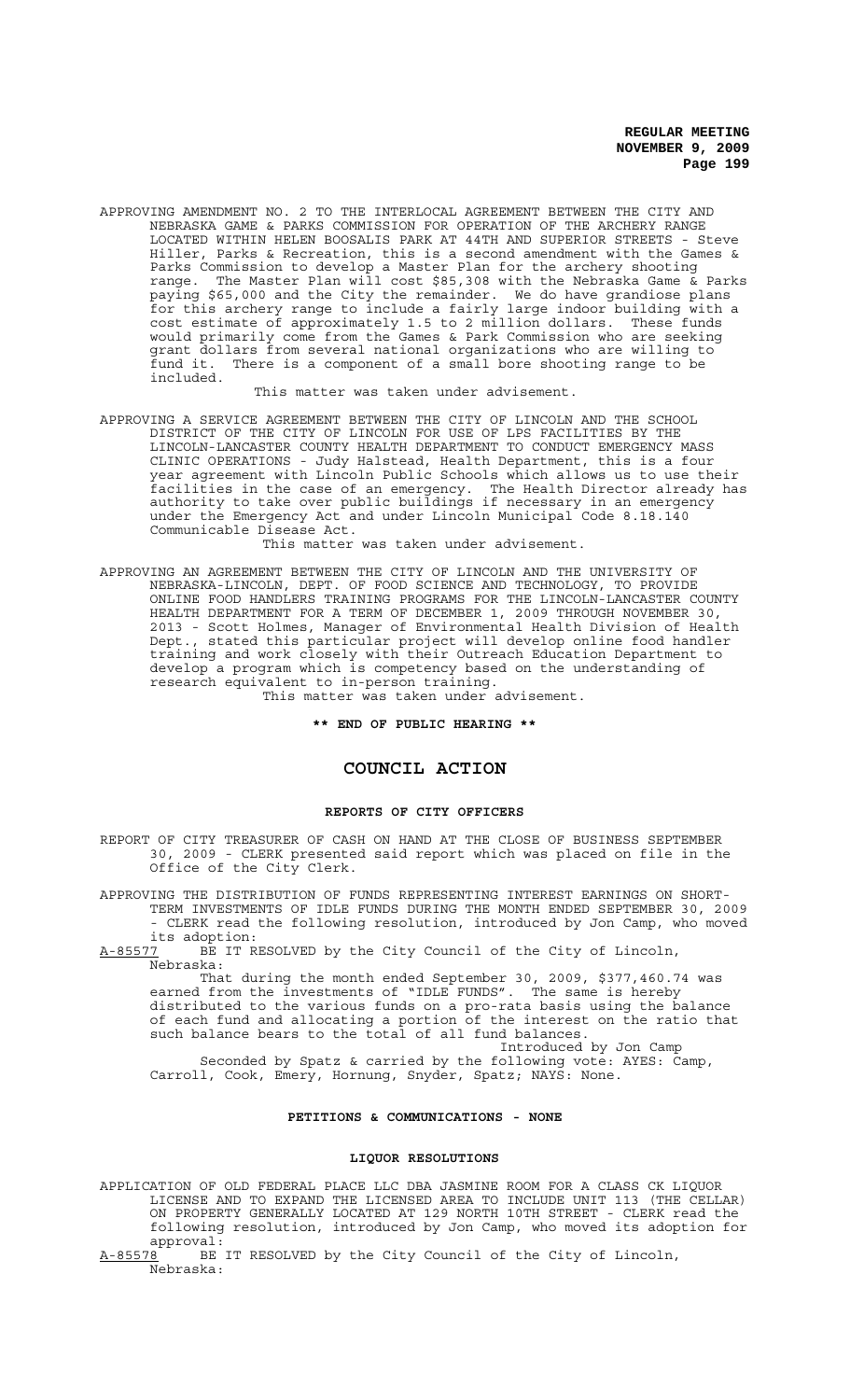That after hearing duly had as required by law, consideration of the facts of this application, the Nebraska Liquor Control Act, and the pertinent City ordinances, the City Council recommends that the application of Old Federal Place LLC dba Jasmine Room/The Cellar for a Class "CK " liquor license and to expand the licensed premises to include Unit 113 at 129 North 10th Street, Lincoln, Nebraska, for the license period ending October 31, 2020, be approved with the condition that the premise complies in every respect with all city and state regulations. The City Clerk is directed to transmit a copy of this resolution to the Nebraska Liquor Control Commission.

Introduced by Jon Camp Seconded by Spatz & carried by the following vote: AYES: Camp, Carroll, Cook, Emery, Hornung, Snyder, Spatz; NAYS: None.

MANAGER APPLICATION OF MONTE L. FROEHLICH FOR JASMINE ROOM/THE CELLAR AT 129 NORTH 10TH STREET - CLERK read the following resolution, introduced by Jon Camp, who moved its adoption for approval:

A-85579 MHEREAS, Old Federal Place LLC dba Jasmine Room/The Cellar located at 129 North 10th Street, Lincoln, Nebraska has been approved for a Retail Class "CK" liquor license, and now requests that Monte L. Froehlich be named manager;

WHEREAS, Monte L. Froehlich appears to be a fit and proper person to manage said business.

NOW, THEREFORE, BE IT RESOLVED by the City Council of the City of Lincoln, Nebraska:

That after hearing duly had as required by law, consideration of the facts of this application, the Nebraska Liquor Control Act, and the pertinent City ordinances, the City Council recommends that Monte L. Froehlich be approved as manager of this business for said licensee. The City Clerk is directed to transmit a copy of this resolution to the Nebraska Liquor Control Commission.

Introduced by Jon Camp Seconded by Spatz & carried by the following vote: AYES: Camp, Carroll, Cook, Emery, Hornung, Snyder, Spatz; NAYS: None.

APPLICATION OF JAMES HARMAN DBA CHEAPEST DAMN CIGARETTES FOR A CLASS D LIQUOR LICENSE AT 4821 CORNHUSKER HIGHWAY - CLERK read the following

resolution, introduced by Jon Camp, who moved its adoption for approval: A-85580 BE IT RESOLVED by the City Council of the City of Lincoln, Nebraska:

That after hearing duly had as required by law, consideration of the facts of this application, the Nebraska Liquor Control Act, and the pertinent City ordinances, the City Council recommends that the application of James Harmon dba Cheapest Damn Cigarettes for a Class "D" liquor license at 4821 Cornhusker Highway, Lincoln, Nebraska, for the license period ending April 30, 2010, be approved with the condition that the premise complies in every respect with all city and state regulations. The City Clerk is directed to transmit a copy of this resolution to the Nebraska Liquor Control Commission.

Introduced by Jon Camp Seconded by Spatz & carried by the following vote: AYES: Camp, Carroll, Cook, Emery, Hornung, Snyder, Spatz; NAYS: None.

# **ORDINANCES - 2ND READING & RELATED RESOLUTIONS (as required)**

- CHANGE OF ZONE 09025 APPLICATION OF LINCOLN FEDERAL BANCORP FOR A CHANGE OF ZONE FROM R-5 RESIDENTIAL DISTRICT TO H-4 GENERAL COMMERCIAL DISTRICT ON PROPERTY GENERALLY LOCATED AT THE SOUTHEAST CORNER OF SOUTH 33RD STREET AND YANKEE HILL ROAD - CLERK read an ordinance, introduced by John Spatz, amending the Lincoln Zoning District Maps adopted by reference and made a part of Title 27 of the Lincoln Municipal Code, pursuant to Section 27.05.020 of the Lincoln Municipal Code, by changing the boundaries of the districts established and shown thereon, the second time.
- MISC. 09009-1 AMENDING SECTION 26.23.140 OF THE LINCOLN MUNICIPAL CODE TO EXPAND THE EXCEPTIONS TO THE REQUIREMENT THAT EVERY LOT SHALL FRONT UPON AND TAKE ACCESS TO A PUBLIC STREET; AND REPEALING SECTION 26.23.140 AS HITHERTO EXISTING - CLERK read an ordinance, introduced by John Spatz, amending Section 26.23.140 of the Lincoln Municipal Code to expand the exceptions to the requirement that every lot shall front upon and take access to a public street; and repealing Section 26.23.140 of the Lincoln Municipal Code as hitherto existing, the second time.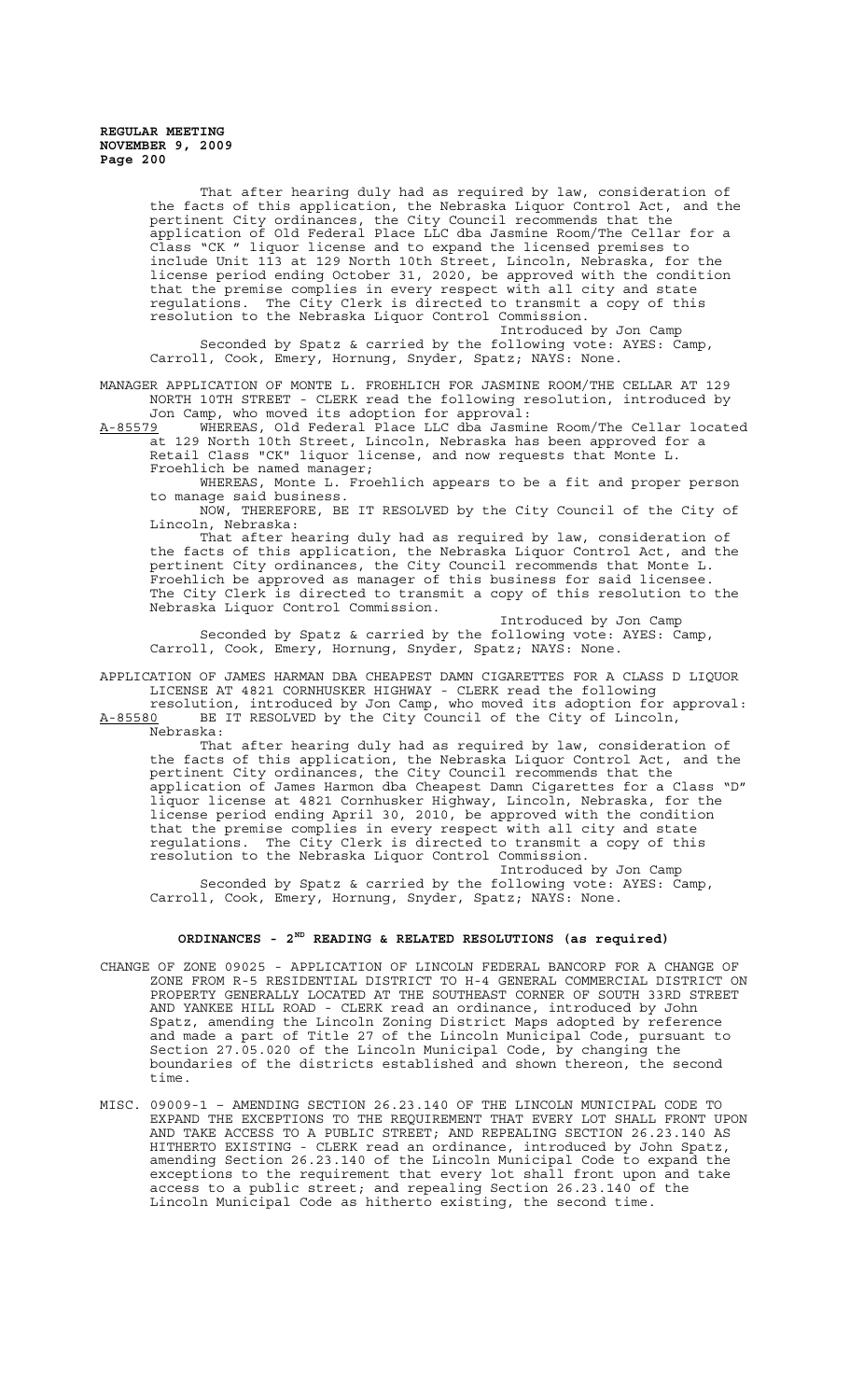MISC. 09009-2 - AMENDING SECTION 26.31.010 OF THE LINCOLN MUNICIPAL CODE RELATING TO MODIFICATION OF REQUIREMENTS TO GRANT THE PLANNING DIRECTOR AUTHORITY TO EXTEND THE TIME FOR INSTALLATION OF REQUIRED SUBDIVISION IMPROVEMENTS AND TO PROVIDE A PROCEDURE FOR APPEALS OF SUCH APPROVALS BY THE PLANNING DIRECTOR; AND REPEALING SECTION 26.31.010 OF THE LINCOLN MUNICIPAL CODE AS HITHERTO EXISTING - CLERK read an ordinance, introduced by John Spatz, amending Section 26.31.010 of the Lincoln Municipal Code relating to modification of requirements to grant the Planning Director authority to extend the time for installation of required subdivision improvements and to provide a procedure for appeals of such approvals by the Planning Director; and repealing Section 26.31.010 of the Lincoln Municipal Code as hitherto existing, the second time.

#### **PUBLIC HEARING RESOLUTIONS**

APPROVING SUN VALLEY BAR & GRILL AS A KENO SATELLITE SITE AT 300 WEST P STREET - CLERK read the following resolution, introduced by John Spatz, who

moved its adoption:<br>A-85581 WHEREAS, the WHEREAS, the City of Lincoln and the County of Lancaster, Nebraska have entered into an Interlocal Agreement for the purposes of providing for a joint City-County keno lottery; and

WHEREAS, the City has entered into a contract for the operation of a keno type lottery with EHPV Lottery Services, LLC, a Nebraska limited liability company; and

WHEREAS, Section 5 of the Interlocal Agreement and Section 3(b) of the Keno Contract grant the City the authority to approve all satellite locations within the corporate limits of Lincoln; and

WHEREAS, all requirements under the Interlocal Agreement and the Keno Contract governing the establishment and location of keno satellite sites have been met.

NOW, THEREFORE, BE IT RESOLVED by the City Council of the City of Lincoln, Nebraska that a keno satellite site is hereby authorized at the location of Sun Valley Bar & Grill, 300 West P Street, Lincoln, NE 68528.

The City Clerk is directed to return an executed copy of this Resolution to Sun Valley Bar & Grill and a copy to EHPV Lottery Services, LLC.

Introduced by John Spatz Seconded by Carroll & carried by the following vote: AYES: Camp, Carroll, Cook, Emery, Hornung, Snyder, Spatz; NAYS: None.

ACCEPTING A WARRANTY DEED FROM SHOEMAKER'S TRUCK STATION, INC. DEDICATING THE PROPERTY AS STREET RIGHT-OF-WAY FOR THE EXTENSION OF S.W. 48TH STREET SOUTH OF WEST O STREET TO THE SOUTHERN BOUNDARY OF THE SHOEMAKER'S PROPERTY - CLERK read the following resolution, introduced by John Spatz, who moved its adoption:<br>A-85582 WHEREAS, the City of Lin

WHEREAS, the City of Lincoln Redevelopment Agreement (Shoemaker's Travel Plaza Redevelopment Project) between Shoemaker's Truck Station, Inc. and the City of Lincoln required Shoemaker's Truck Station, Inc. to deed to the City the necessary right-of-way for the extension of S.W. 48th Street, south from West O Street to the southern boundary of the Shoemaker's Truck Station, Inc. property; and

WHEREAS, Shoemaker's Truck Station, Inc. has conveyed to the City by Corporation Warranty Deed a tract of land composed of a portion of Lot 37 I.T., located in the Northwest Quarter of Section 30, Township 10 North, Range 6 East of the 6th P.M., Lincoln, Lancaster County, Nebraska  $(Lot 37 I.\tilde{T}.)$ ; and

WHEREAS, the City desires to accept said conveyance and to declare and dedicate said property for use as street right-of-way to be known as S.W. 48th Street.

NOW, THEREFORE, BE IT RESOLVED by the City Council of the City of Lincoln, Nebraska that a portion of Lot 37 I.T. as described in the attached Corporation Warranty Deed from Shoemaker's Truck Station, Inc. attached hereto as Attachment "A" and incorporated hereby by this reference, is hereby declared and dedicated to be used for street rightof-way to be known as S.W. 48th Street.

The City Clerk is directed to forward a copy of this Resolution to Steve Titus, Department of Public Works & Utilities.

Introduced by John Spatz Seconded by Carroll & carried by the following vote: AYES: Camp, Carroll, Cook, Emery, Hornung, Snyder, Spatz; NAYS: None.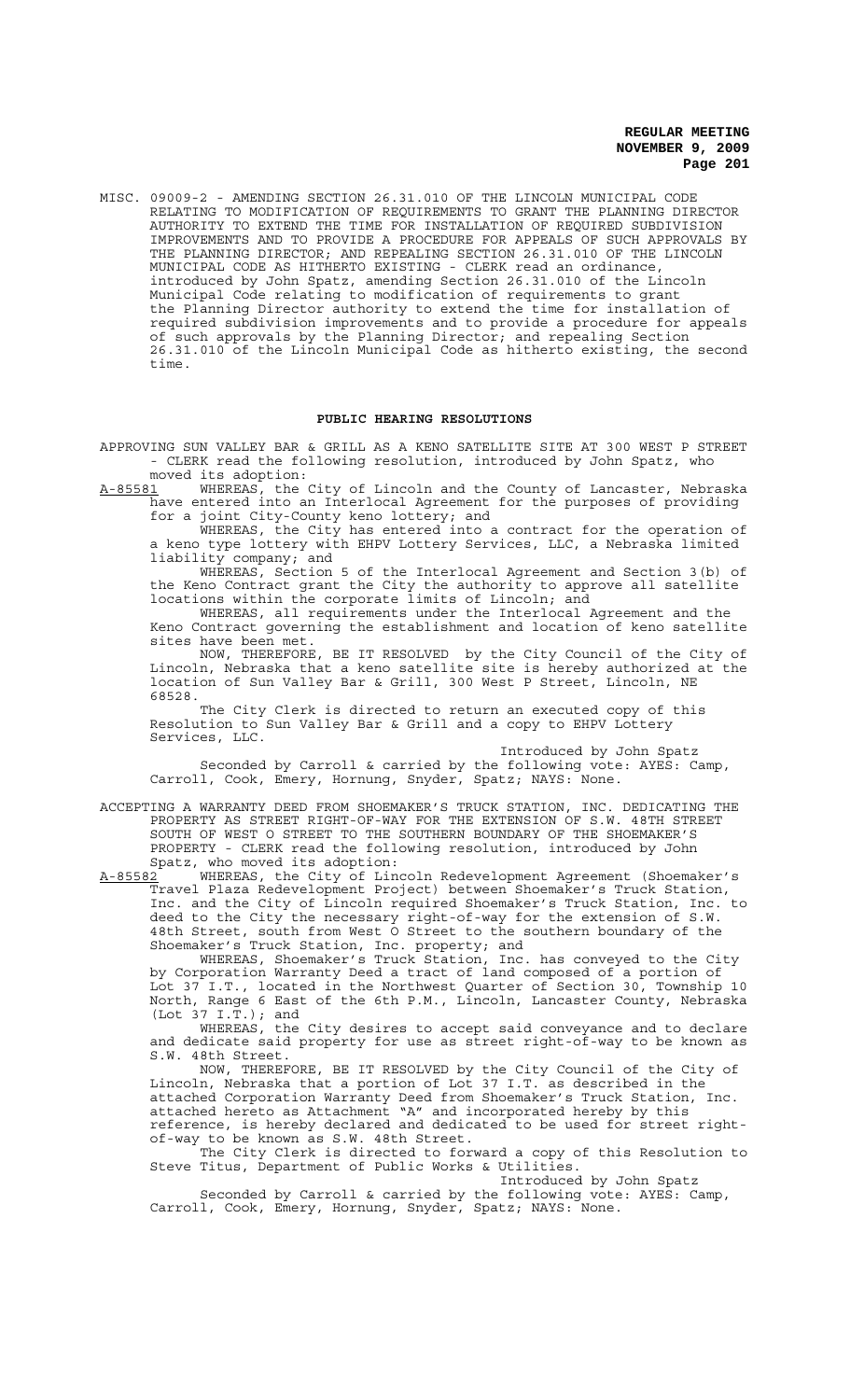APPROVING AMENDMENT NO. 2 TO THE INTERLOCAL AGREEMENT BETWEEN THE CITY AND NEBRASKA GAME & PARKS COMMISSION FOR OPERATION OF THE ARCHERY RANGE LOCATED WITHIN HELEN BOOSALIS PARK AT 44TH AND SUPERIOR STREETS - CLERK read the following resolution, introduced by John Spatz, who moved its

adoption:<br>A-85583 BE BE IT RESOLVED by the City Council of the City of Lincoln, Nebraska:

That Amendment No. 2 to the Interlocal Agreement between the Nebraska Game and Parks Commission and the City of Lincoln Parks and Recreation Department, for the operation of the archery range located in Helen Boosalis Park generally located at 44th and Superior Streets to include provisions for hiring a consultant to develop a master plan and budget for the indoor shooting range and park area, upon the terms and conditions set forth in said Amendment No. 2 attached hereto, is hereby approved.

The City Clerk is hereby directed to transmit a certified copy of the executed originals of said Agreements to Lynn Johnson, Parks and Recreation Department, for transmittal to the Nebraska Game and Parks Commission and Prairie Bowman Archery Club.

Introduced by John Spatz Seconded by Carroll & carried by the following vote: AYES: Camp, Carroll, Cook, Emery, Hornung, Snyder, Spatz; NAYS: None.

APPROVING A SERVICE AGREEMENT BETWEEN THE CITY OF LINCOLN AND THE SCHOOL DISTRICT OF THE CITY OF LINCOLN FOR USE OF LPS FACILITIES BY THE LINCOLN-LANCASTER COUNTY HEALTH DEPARTMENT TO CONDUCT EMERGENCY MASS CLINIC OPERATIONS - CLERK read the following resolution, introduced by John Spatz, who moved its adoption:

A-85584 BE IT RESOLVED by the City Council of the City of Lincoln, Nebraska:

That the attached Service Agreement between the City of Lincoln and School District of the City of Lincoln, aka Lincoln Public Schools, to allow the City to use Lincoln Public Schools facilities by the Lincoln-Lancaster County Health Department to conduct emergency mass clinic operations during emergency or crisis situations, upon the terms and conditions set forth in said Service Agreement, which is attached hereto marked as Attachment "A", is hereby approved and the Mayor is authorized to execute the same on behalf of the City of Lincoln.

The City Clerk is directed to forward one fully executed original of said Agreement to Bruce Dart, Lincoln-Lancaster County Health Department Director, for transmittal to Lincoln Public Schools.

Introduced by John Spatz Seconded by Carroll & carried by the following vote: AYES: Camp, Carroll, Cook, Emery, Hornung, Snyder, Spatz; NAYS: None.

APPROVING AN AGREEMENT BETWEEN THE CITY OF LINCOLN AND THE UNIVERSITY OF NEBRASKA-LINCOLN, DEPT. OF FOOD SCIENCE AND TECHNOLOGY, TO PROVIDE ONLINE FOOD HANDLERS TRAINING PROGRAMS FOR THE LINCOLN-LANCASTER COUNTY HEALTH DEPARTMENT FOR A TERM OF DECEMBER 1, 2009 THROUGH NOVEMBER 30, 2013 - CLERK read the following resolution, introduced by John Spatz,

who moved its adoption:<br>A-85585 BE IT RESOLVED by BE IT RESOLVED by the City Council of the City of Lincoln, Nebraska:

That the Agreement between the City of Lincoln and the University of Nebraska-Lincoln, Department of Food Science and Technology, to provide online food handlers training programs for the Lincoln-Lancaster County Health Department upon the terms and conditions as set forth in said Agreement, which is attached hereto marked as Attachment "A" and made a part hereof by reference, is hereby accepted and approved and the Mayor is hereby authorized to execute said Agreement on behalf of the City.

The City Clerk is directed to send a copy of this Resolution and one fully executed Agreement to Bruce Dart, Lincoln-Lancaster County Health Department Director for transmittal to the University of Nebraska-Lincoln.

Introduced by John Spatz Seconded by Carroll & carried by the following vote: AYES: Camp, Carroll, Cook, Emery, Hornung, Snyder, Spatz; NAYS: None.

**ORDINANCE - 1ST READING & RELATED RESOLUTIONS (as required) - NONE**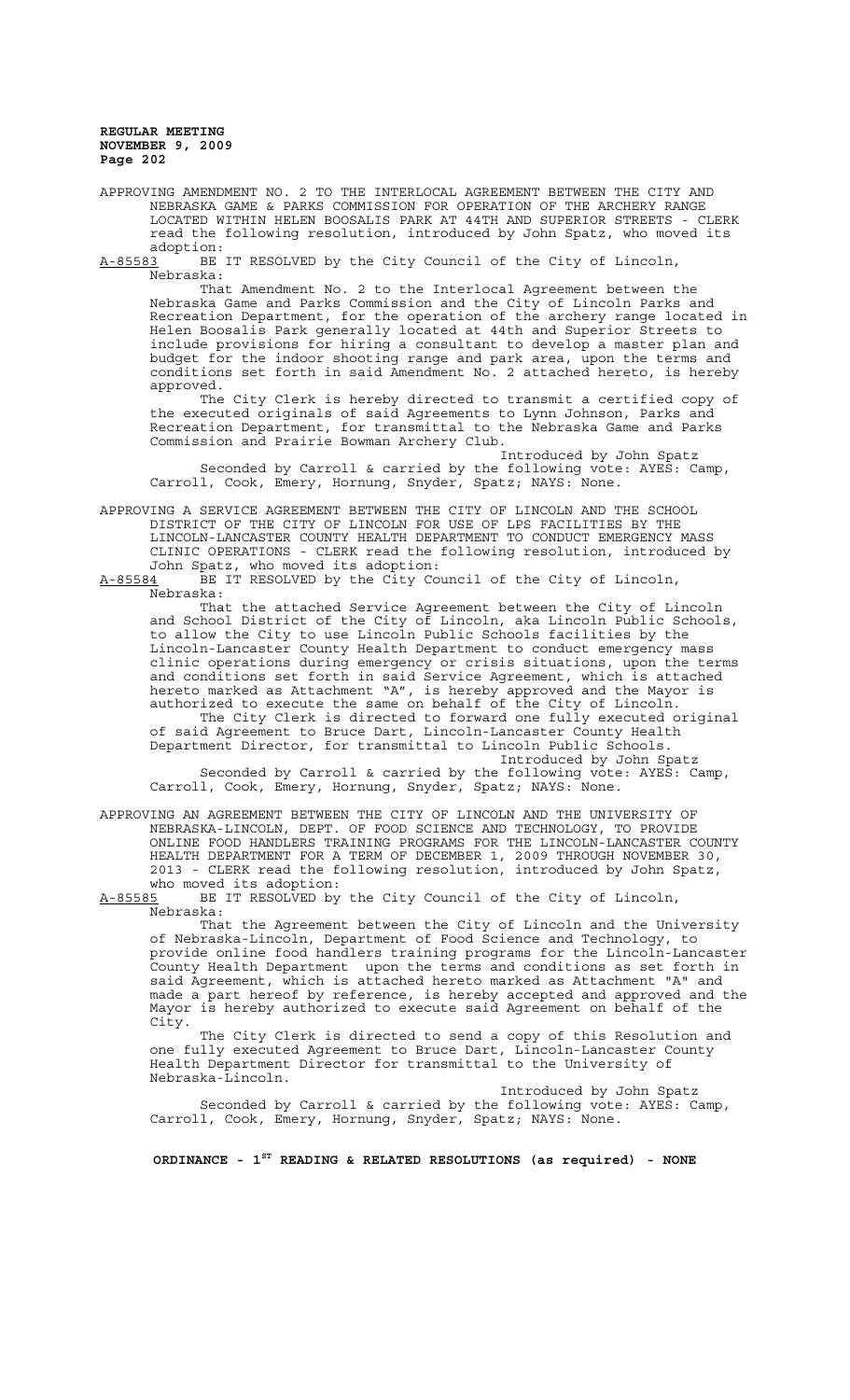# ORDINANCES - 3<sup>RD</sup> READING & RELATED RESOLUTIONS (as required)

AMENDING THE PAY SCHEDULES FOR CERTAIN EMPLOYEE GROUPS ASSIGNED TO THE PAY RANGE WHICH IS PREFIXED BY THE LETTER M BY CHANGING THE TITLE OF DEPUTY FIRE CHIEF TO BATTALION CHIEF, BY CHANGING THE TITLE OF DEPUTY FIRE CHIEF OF TRAINING TO DIVISION CHIEF OF TRAINING AND BY CHANGING THE TITLE OF AND REVISING THE CLASSIFICATION OF DEPUTY FIRE CHIEF OF MAINTENANCE TO DIVISION CHIEF OF MAINTENANCE - CLERK read an ordinance, introduced by Jane Snyder, amending Section 1 of Ordinance No. 18971 passed August 6, 2007, relating to the pay schedules of employees whose classifications are assigned to the pay range which is prefixed by the letter "M," by changing the current job classification titles of "Deputy Fire Chief" to "Battalion Chief"; "Deputy Fire Chief of Training" to "Division Chief of Training"; and "Deputy Fire Chief of Maintenance" to "Division Chief of Maintenance," the third time.

SNYDER Moved to pass the ordinance as read.

Seconded by Spatz & carried by the following vote: AYES: Camp, Carroll, Cook, Emery, Hornung, Snyder, Spatz; NAYS: None. The ordinance, being numbered **#19327**, is recorded in Ordinance Book #26, Page

AMENDING THE PAY SCHEDULES FOR CERTAIN EMPLOYEE GROUPS ASSIGNED TO THE PAY RANGE WHICH IS PREFIXED BY THE LETTER C BY CHANGING THE PAY RANGE FOR THE JOB CLASSIFICATION OF URBAN SEARCH AND RESCUE SPECIALIST - CLERK read an ordinance, introduced by Jane Snyder, amending Section 3 of Ordinance No. 18967 passed August 6, 2007, relating to the pay schedules of employees whose classifications are assigned to the pay range which is prefixed by the letter "C," by changing the pay range of the job classification "Urban Search and Rescue Specialist" from C17 to C23, the third time.

SNYDER Moved to pass the ordinance as read.

Seconded by Spatz & carried by the following vote: AYES: Camp, Carroll, Cook, Emery, Hornung, Snyder, Spatz; NAYS: None. The ordinance, being numbered **#19328**, is recorded in Ordinance Book #26, Page

AMENDING THE PAY SCHEDULES FOR CERTAIN EMPLOYEE GROUPS ASSIGNED TO THE PAY RANGES WHICH ARE PREFIXED BY THE LETTERS N AND C BY CHANGING THE TITLE AND PAY RANGE FOR THE JOB CLASSIFICATION OF RADIO SYSTEM LEAD TECHNICIAN (N20) TO RADIO SYSTEM SPECIALIST (C27) AND BY CHANGING THE TITLE AND PAY RANGE FOR THE JOB CLASSIFICATION OF RADIO SYSTEM LEAD TECHNICIAN (N21) TO RADIO SYSTEM LEAD SPECIALIST (C28) - CLERK read an ordinance, introduced by Jane Snyder, amending Section 1 of Ordinance No. 18972 passed August 6, 2007, relating to the pay schedules of employees whose classifications are assigned to the pay range which is prefixed by the letter "N," and amending Section 3 of Ordinance No. 18967 passed August 6, 2007, relating to the pay schedules of employees whose classifications are assigned to the pay range which is prefixed by the letter "C," by changing the current job classification title of "Radio System Technician" to "Radio System Specialist" and changing the related pay range from N20 to C27, and changing the current job classification title of "Radio System Lead Technician" to "Radio System Lead Specialist" and changing the related pay range from N21 to C28, the third time.<br>SNYDER Moved

SNYDER Moved to pass the ordinance as read.

Seconded by Spatz & carried by the following vote: AYES: Camp, Carroll, Cook, Emery, Hornung, Snyder, Spatz; NAYS: None. The ordinance, being numbered **#19329**, is recorded in Ordinance Book #26, Page

- CHANGE OF ZONE HP 09020 AMENDING ORDINANCE NO. 19305, PASSED BY THE CITY COUNCIL ON SEPTEMBER 14, 2009, TO ACCEPT A CORRECTED EXHIBIT "A", GUIDELINES FOR PRESERVATION FOR RICKETS MANSION, ATTACHED TO THE ORDINANCE - CLERK read an ordinance, introduced by Jane Snyder, amending Ordinance No. 19305 passed by the City Council of the City of Lincoln, Nebraska on September 14, 2009, to adopt the correct Exhibit "A", Preservation Guidelines for Ricketts Mansion, 400 South 33rd Street, the third time.<br>SNYDER Moved
- Moved to pass the ordinance as read.

Seconded by Spatz & carried by the following vote: AYES: Camp, Carroll, Cook, Emery, Hornung, Snyder, Spatz; NAYS: None. The ordinance, being numbered **#19330**, is recorded in Ordinance Book #26, Page

- ADOPTING AN AMENDED AND RESTATED CITY OF LINCOLN EMPLOYEES' RETIREMENT PLAN AND TRUST FOR CIVILIAN (NON-UNIFORMED SERVICE) EMPLOYEES PROVIDING FOR A CHANGE IN EMPLOYER CONTRIBUTIONS FOR EMPLOYEES HIRED AFTER A DATE CERTAIN AND ADOPTING IRS INTERIM AMENDMENTS NO. 1 AND NO. 2. Action Delayed to  $10/12/09$  (10/12/09 - Action Delayed to  $10/19/09$ ) PRIOR to reading:
- COOK Moved to delay action of Bill No. 09-132 for one week to 11/16/09. Seconded by Camp & carried by the following vote: AYES: Camp, Carroll, Cook, Emery, Hornung, Snyder, Spatz; NAYS: None.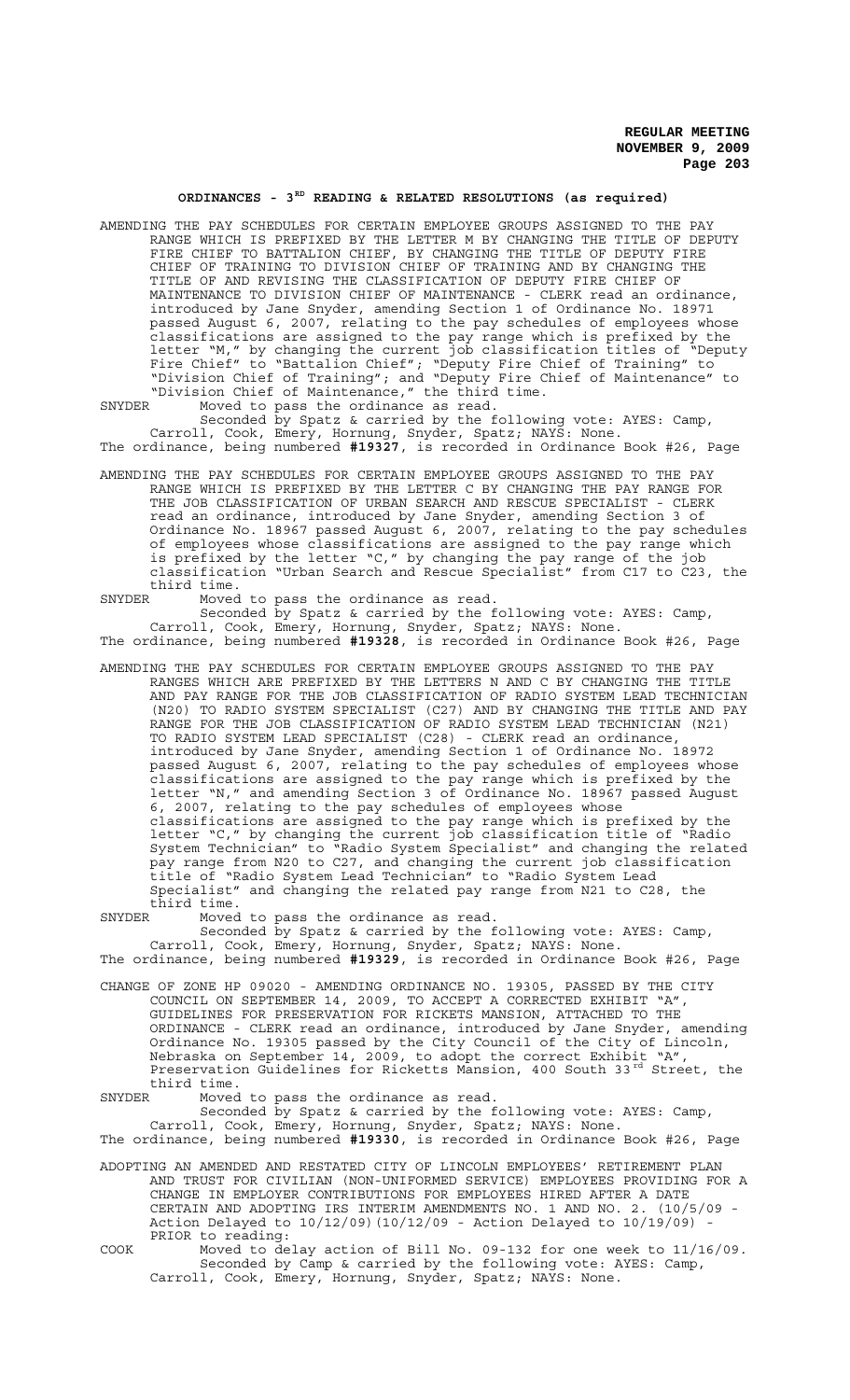CLERK Read an ordinance, introduced by Jane Snyder, adopting an amended and restated version of the City of Lincoln Employees' Retirement Plan and Trust to provide that the employer contribution for employees hired on or after November 4, 2010 will be an amount equal to 3% of an employee's compensation up to and including \$4,800.00 plus 6% of his or compensation in excess of \$4,800.00 plus 6% of his or compensation in excess of \$4,800.00; to adopt Interim Amendment No. 1 relating to final IRS regulations under Internal Revenue Code Section 415 and Section 411(d)(6); and to adopt Interim Amendment No. 2 relating to the plan qualification requirements under the Pension Protection Act of 2006 (PPA) and other I.R.S. guidance; and to repeal Ordinance No. 17685 as hitherto existing, the third time.

# **OPEN MICROPHONE SESSION**

Teri Pope-Gonzalez, 349 S. 1<sup>st</sup> Street, came forward to present pictures in regard to the issue of the dust from Delgado Concrete that is settling in her area causing an unhealthy environment. This matter was taken under advisement.

## **MISCELLANEOUS BUSINESS**

# **PENDING -**

CAMP Moved to extend the Pending List to November 16, 2009. Seconded by Spatz & carried by the following vote: AYES: Camp, Carroll, Cook, Emery, Hornung, Snyder, Spatz; NAYS: None.

## **UPCOMING RESOLUTIONS**

CAMP Moved to approve the resolutions to have Public Hearing on November 16, 2009. Seconded by Spatz & carried by the following vote: AYES: Camp, Carroll, Cook, Emery, Hornung, Snyder, Spatz; NAYS: None.

## **ADJOURNMENT 3:46 P.M.**

CAMP Moved to adjourn the City Council meeting of November 9, 2009. Seconded by Spatz & carried by the following vote: AYES: Camp, Carroll, Cook, Emery, Hornung, Snyder, Spatz; NAYS: None.

 $\overline{a}$ 

i

Joan E. Ross, City Clerk

Judy Roscoe, Senior Office Assistant